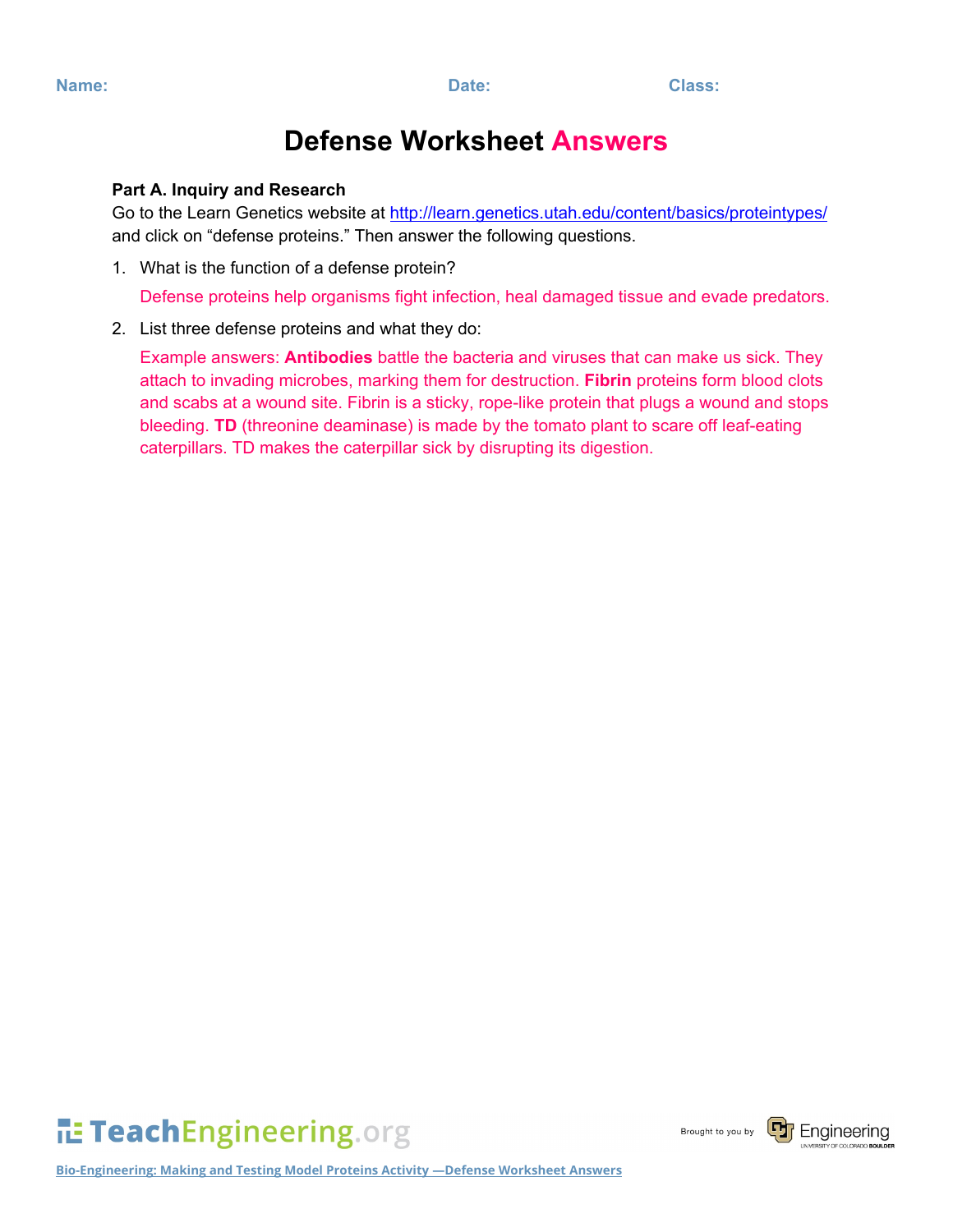• balloons

**\_\_\_\_\_**

Popsicle sticks

twine/string • paper

• aluminum foil saran wrap

• 1 roll of masking tape

**Part B. Engineering Challenge**

*protein* or a mutated one.

space below.

**Step 3:** Before you start building, have the teacher approve your design. **teacher initials:** 

*Amount of bacteria* you hypothesize that your protein will capture: \_\_\_\_\_\_\_ Estimates will vary.

labeled drawing from a notebook

**ILE TeachEngineering.org** 

A couple has given birth to a child with a damaged immune system. The baby has SCID severe combined immunodeficiency, informally called the "boy in a bubble" disease. As

engineers, your challenge is to "cure" this child by creating an antibody that the child's body is not making. You will be given amino acids (building materials) to build the antibody needed to keep the child free of bacteria. Then you will test to see if you have made a healthy *defense* 

**Step 1: Brainstorm.** Write down ways "things" can be captured, attacked or removed in the

*capturing tool* so that later the bacteria can be destroyed by another team.

recreate it. Available materials: Answers will vary.

Example answers: Scooping, sweeping away, using adhesives, vacuuming/sucking, squashed, etc. Students may also suggest using fire and acids. Remind them that their job is to design *the* 

**Step 2: Design.** Your *challenge* is to use the amino acids (materials) listed below to design a model defense antibody protein. The design *requirements and constraints*: Your protein model will be tested on a 2 x 5-foot floor area covered with shredded paper. Your model must pick up the bacteria (shredded paper) off the floor where they lie. You may not "sweep" the bacteria into a pile and pick it up from the pile. You may not use your hands to pick up any bacteria off of the floor. Clearly draw and label the planning diagram for your design so that someone else could

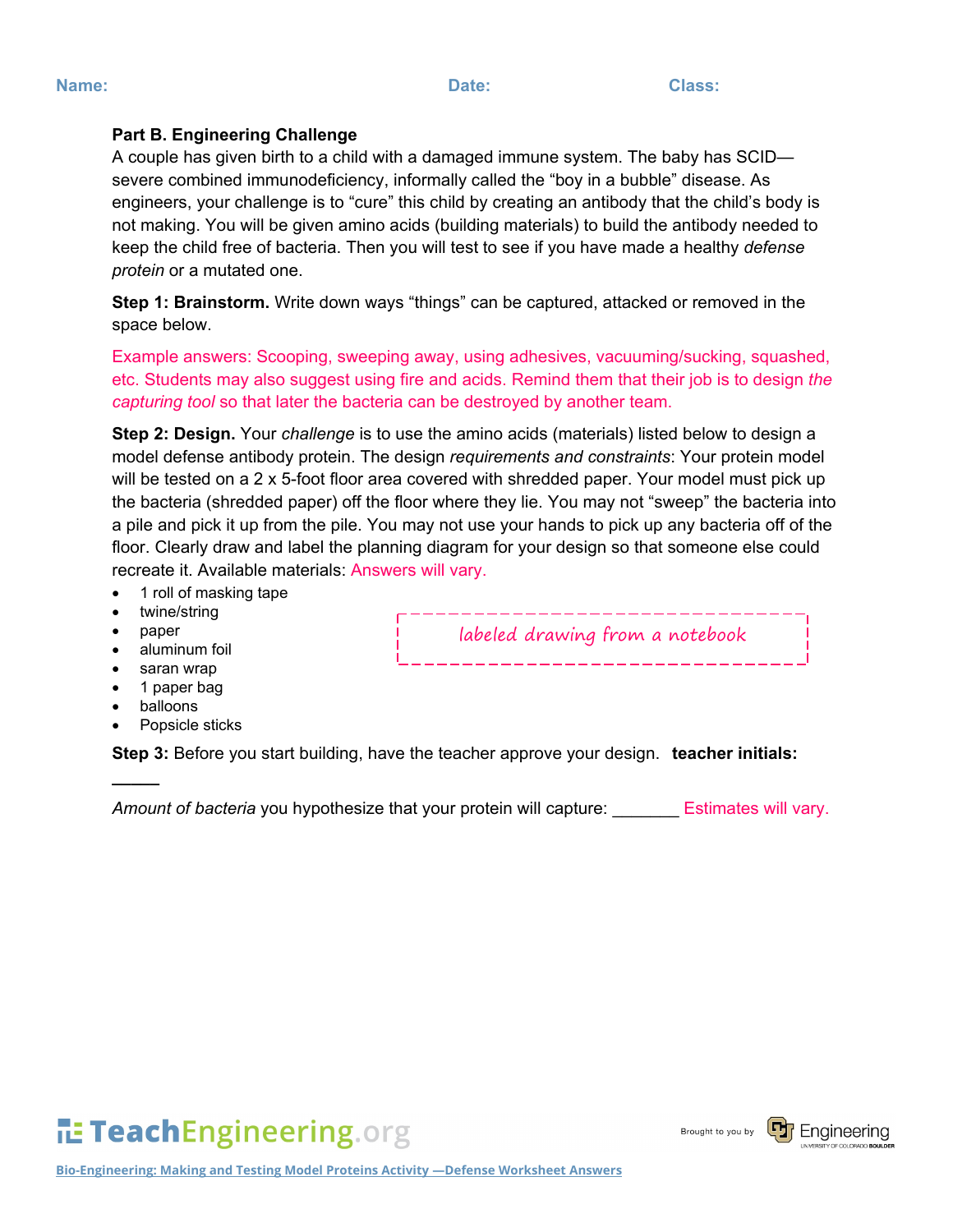**\_\_\_\_\_\_\_**

**Step 4. Build.** Next, use the amino acids (materials) to build a protein. *Remember*: The function of this protein is to keep the child free of bacteria.

**Step 5: Test and evaluate.** *Did your model pick up as much bacteria (paper) as you thought it would?* Circle: yes or no *How much did it pick up?* \_\_\_\_\_\_\_\_\_\_\_\_\_\_\_

Explain why it did/did not meet your expectations. *How effective was your protein model? How much paper did it pick up? Did it drop any paper? Did you encounter other problems?*

Explanations will vary. Expect students to discuss the strengths and weaknesses of their designs.

**Step 6: Redesign.** *How will you change your design?* In the space below, write/draw your adjustments.

Have the teacher approve your revised design. **teacher initials:** 

*Amount of bacteria* you hypothesize that your revised protein will capture: \_\_\_\_\_\_ Estimates will vary.

labeled drawing from a notebook

**Step 7: Test and re-evaluate.** *Did your design pick up as much bacteria (paper) as you thought it would?* Circle: yes or no *How much did it pick up?* 

Explain why it did/did not meet your expectations. *How effective was your protein model? How much paper did it pick up? Did it drop any paper? Did you encounter any other problems?*

Explanations will vary. Expect students to discuss the strengths and weaknesses of their designs.

**Data collection:** Record the amount of bacteria (paper) collected by each group.

| Group # | <b>Trial 1</b> | <b>Trial 2</b> | Group# | <b>Trial 1</b> | <b>Trial 2</b> |
|---------|----------------|----------------|--------|----------------|----------------|
|         |                |                |        |                |                |
|         |                |                |        |                |                |
|         |                |                |        |                |                |
|         |                |                |        |                |                |
|         |                |                |        |                |                |
|         |                |                |        |                |                |
|         |                |                |        |                |                |
|         |                |                |        |                |                |
|         |                |                |        |                |                |

| Group # | <b>Trial 1</b> | <b>Trial 2</b> |
|---------|----------------|----------------|
|         |                |                |
|         |                |                |
|         |                |                |
|         |                |                |
|         |                |                |
|         |                |                |
|         |                |                |

## **ILE TeachEngineering.org**

Brought to you by

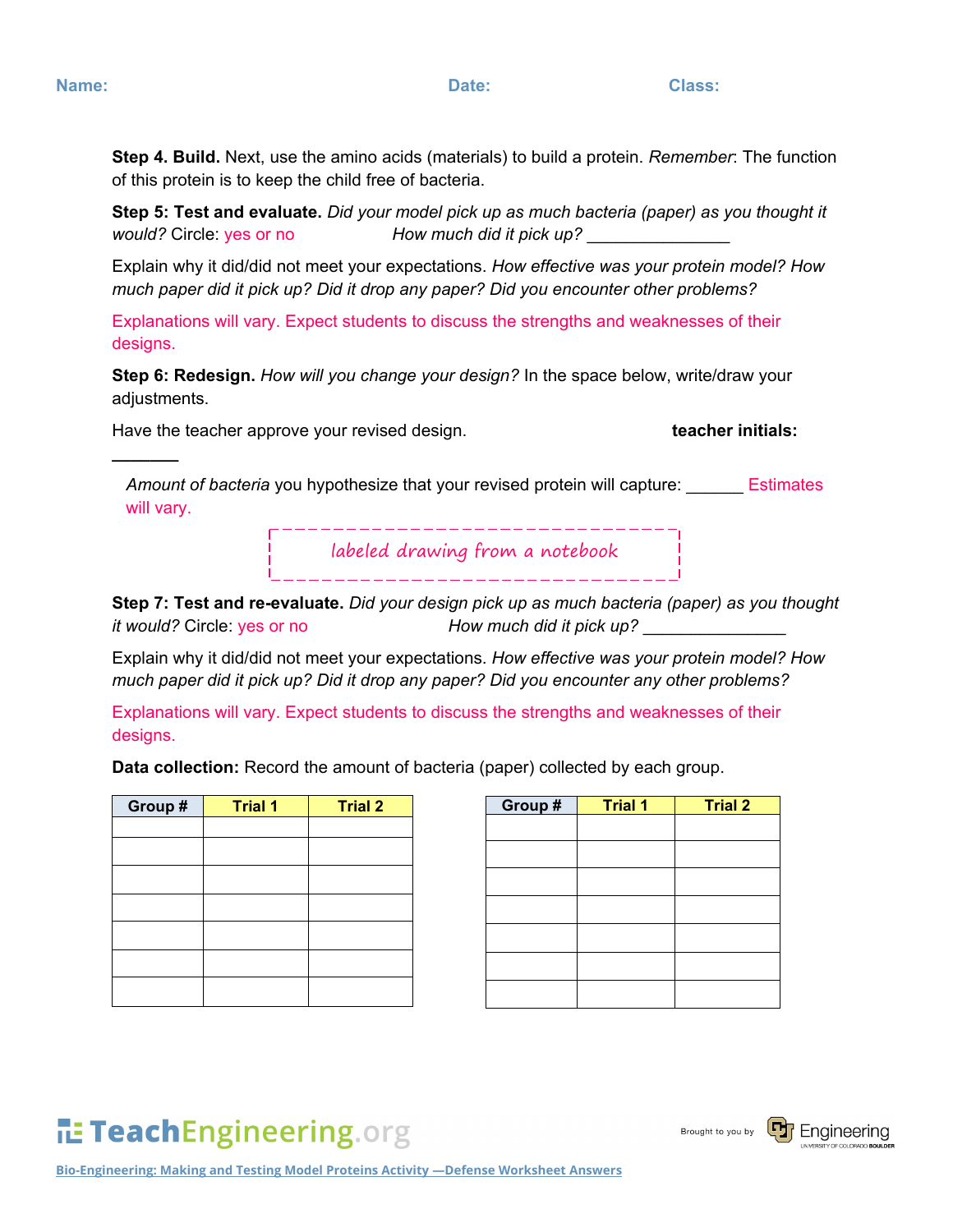**Step 8: Compare.** Examine the data for all teams. Graph the data. *What does the data tell you?*

*What was the class average amount of bacteria collected?* Answers should be the same for everyone.

*How did your antibody perform compared to the other antibodies that were built? What is an idea from a different antibody that you could have incorporated into yours, and why would you*  use it? What is something another group did that you would not have done, and why? Answers will vary.

**Amount of Bacteria** Amount of Bacteria

**Amount of Bacteria Collected**

Group Number

TeachEngineering.org

Brought to you by